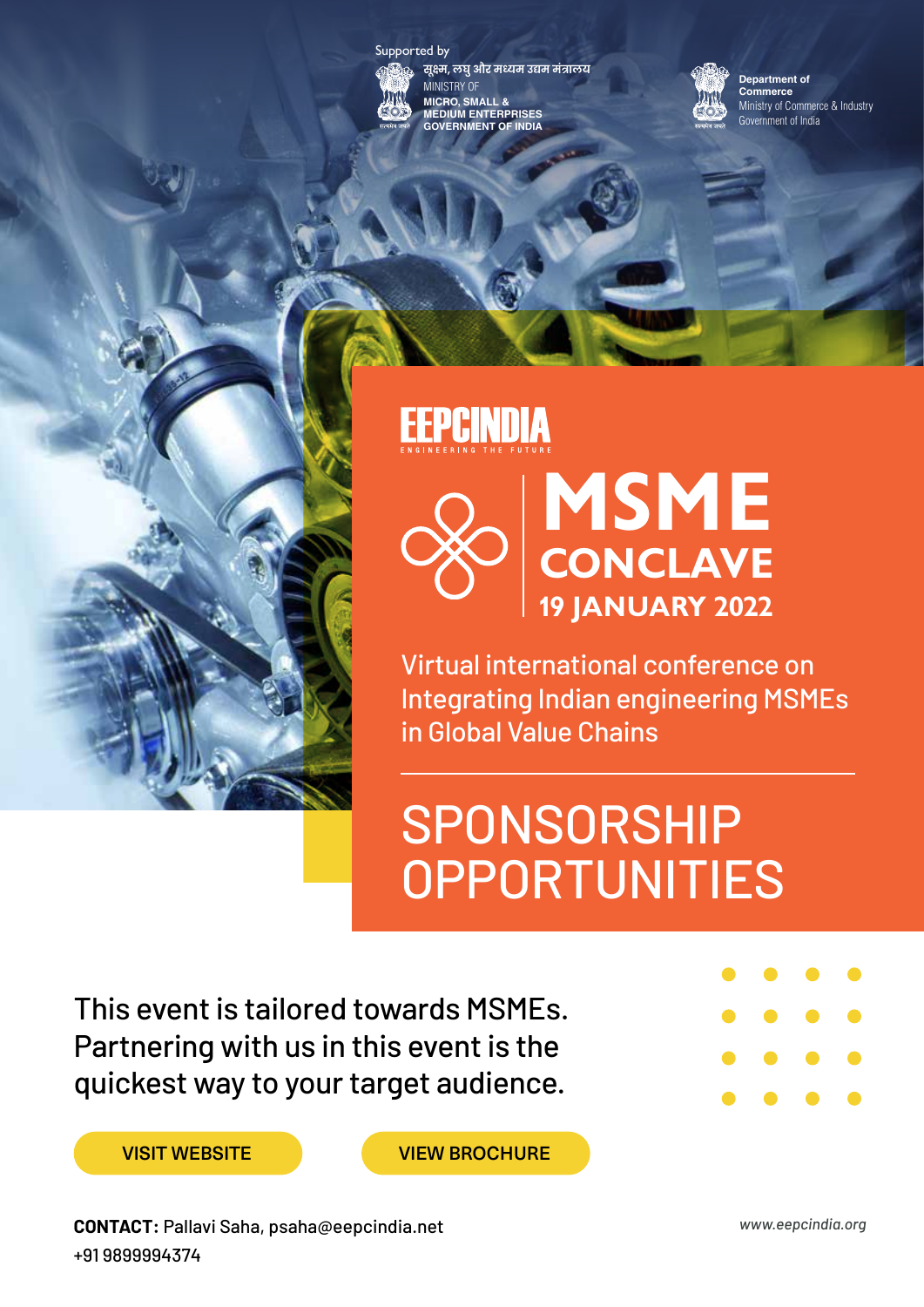# **WHAT THE CONCLAVE** INTENDS TO DO



*Re-energize global value chains for India's MSMEs to achieve the 2021-22 export target of US\$400 billion*

### **OBJECTIVES OF THE CONCLAVE**

Post-COVID Global Value Chains (GVC) and technological trends in major international markets

International initiatives in strengthening GVCs

Emerging and potential areas that are internationally competitive for Indian engineering

Knowledge and insights for building market competitiveness

Expanding business connections

New market entry strategies

Policy Advocacy and Trade regulations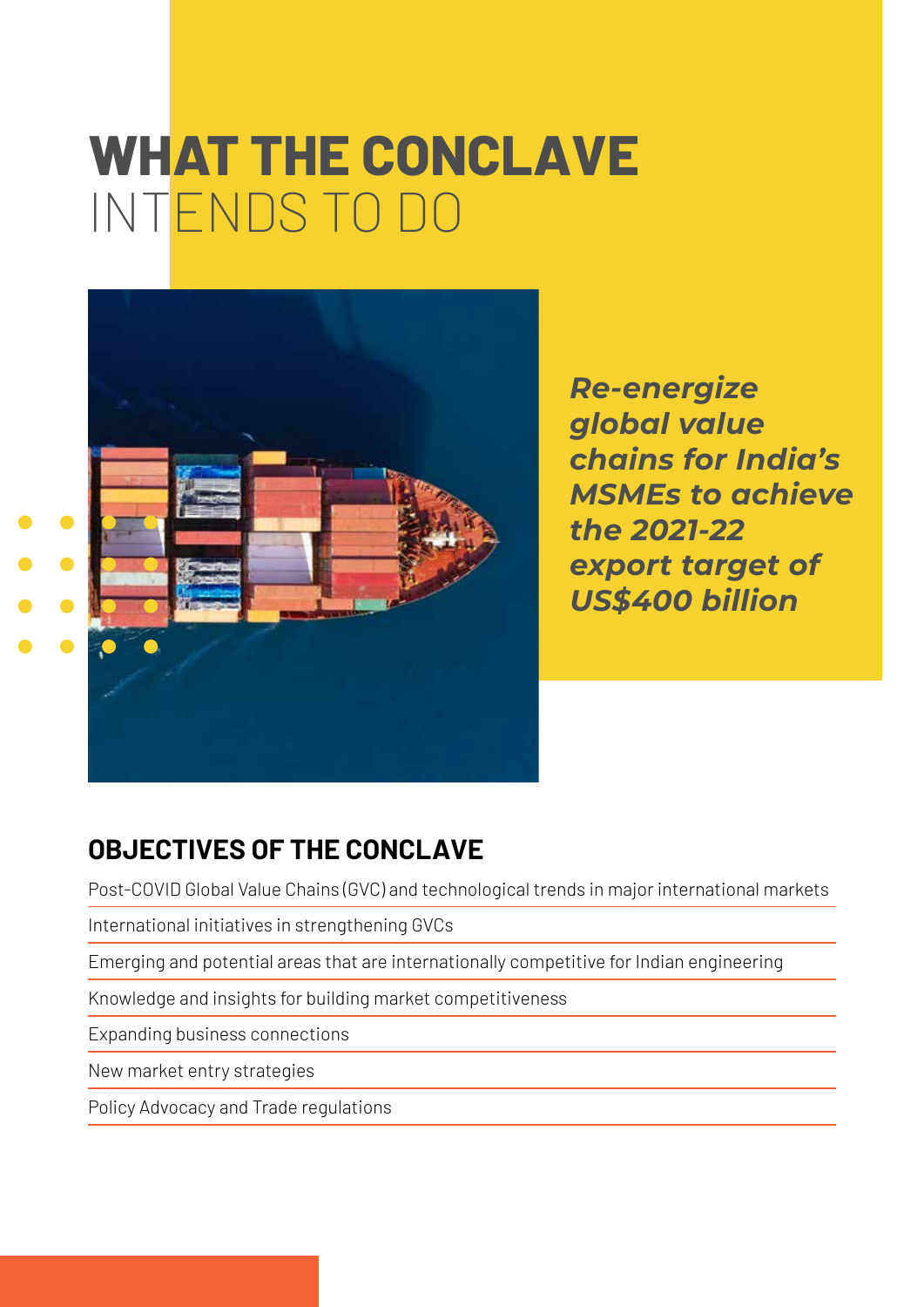# SPONSORSHIP **OPPORTUNITIES**

#### **PRINCIPAL SPONSOR, INR300,000, 1 SLOT**

#### AS PRINCIPAL SPONSOR, YOU GET...

- Web banner of your company on the event microsite, hyperlinked to your company's website.
- Five-minute speaking slot for the CEO/CMD of your company at the event inauguration to be attended by senior officials from the Ministry of MSME and the Department of Commerce, Government of India.
- Video loop of 30 seconds will be played during the international conclave (once)
- Your company's logo and e-brochure in the 'Sponsor/Logo Support' section with hyperlinks.
- Your company will be acknowledged as 'Principal Sponsor' in all publicity and promotional materials, including brochures, microsites, HTML mailers, advertisements, etc.
- Extensive publicity on various social media handles of EEPC India.
- Your company's full-page advertisement in the digital version of EEPC India's monthly magazine, *Indian Engineering Exports,* which has a circulation of more than 13,000
- Your company's e-brochure will be shared with all the registered participants of the conference.
- Acknowledgment of your company as 'Principal Sponsor' in the post-show report.
- Complimentary entry for 5 delegates from your company to the conference.
- Your company's logo on the welcome screen of the conference.

### **ASSOCIATE SPONSOR, INR200,000, 2 SLOTS**

#### AS ASSOCIATE SPONSOR, YOU GET...

- Your company will be acknowledged as 'Associate Sponsor' in all publicity and promotional materials, including brochures, microsites, HTML mailers, advertisements, etc.
- Your company's logo and e-brochure in the 'Sponsor/Logo Support' section with hyperlinks.
- Extensive publicity on various social media handles of EEPC India
- Your company's half-page advertisement in the digital version of EEPC India's monthly magazine, *Indian Engineering Exports,* which has a circulation of more than 13,000
- Your company's e-brochure will be shared with all the registered participants of the conference.
- Acknowledgment of your company as 'Associate Sponsor' in the post-show report.
- Complimentary entry for 3 delegates from your company to the conference.
- Your company's logo on the welcome screen of the conference.